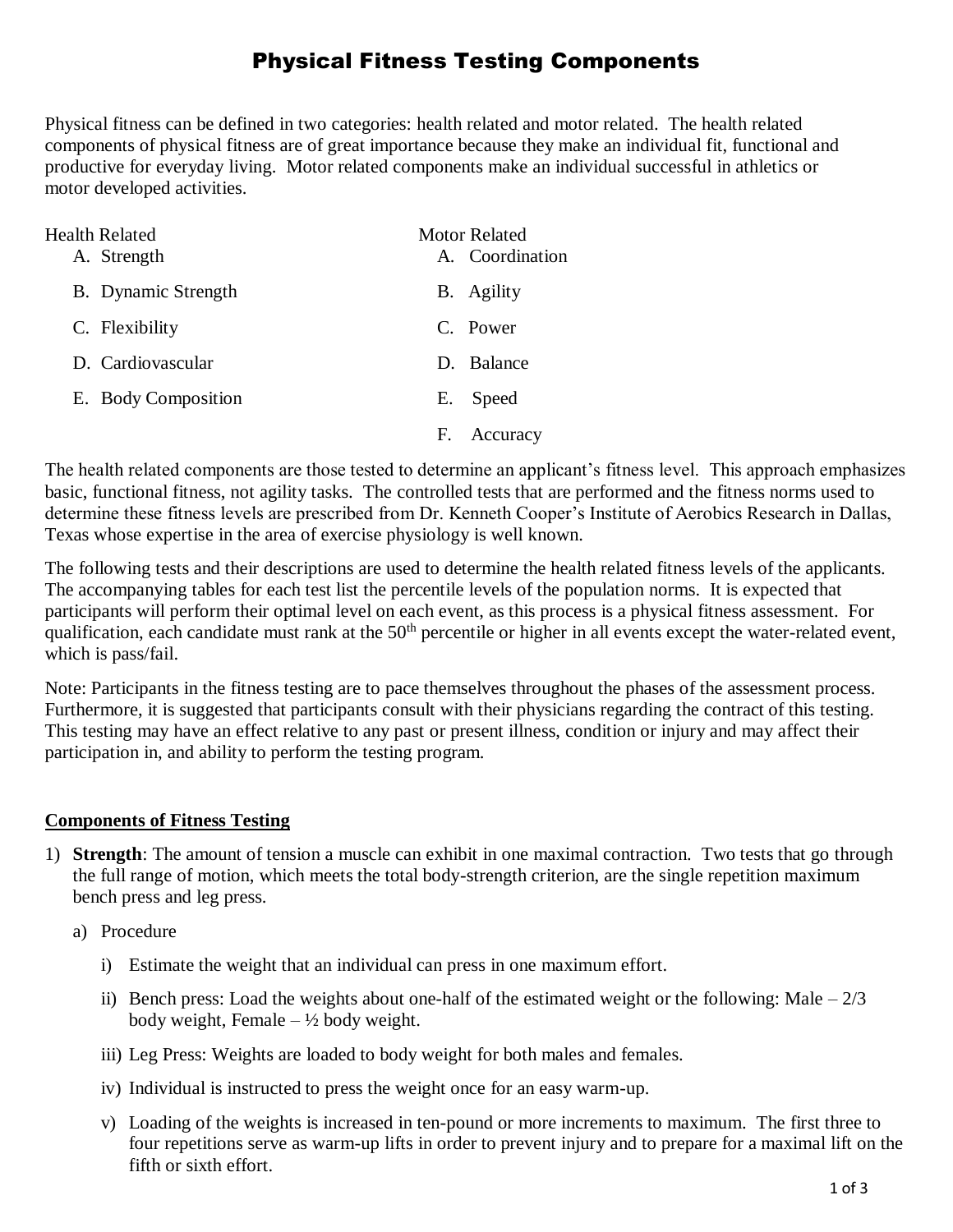# Physical Fitness Testing Components

vi) Score for this test is the maximum number of pounds lifted in one repetition.

vii) Performance factor is dividing the maximum weight lifted by the body weight of the candidate.

- 2) **Dynamic Strength** Muscular Endurance Testing: The ability to contract the muscle repeatedly over a period. Low muscular endurance indicates inefficiency in movement and low capacity to perform work.
	- a) Sit-up Test: Indicates the muscular endurance of the abdominal muscle group, an area of important concern.
		- i) Start by lying on back with knees bend, heels flat on the floor.
		- ii) A partner holds the feet down.
		- iii) Subject then performs as many correct sit-ups as possible in one minute.
		- iv) In the up position, the individual should touch elbows to knees and return to a full lying position before starting the next sit-up.
		- v) Score is the total number of correct sit-ups.
	- b) **Push-up Test**: Measures muscular endurance of the shoulder (deltoids, pectorals and triceps.)
		- i) Test administrator places his fist on the floor below the subject's chest.
		- ii) Subject must keep back straight at all times. From the up position, lower himself to the floor until the chest touches the administrator's fist and then push back to the up position again.
		- iii) Subject repeats push-ups for one-minute non-stop, except in the up position.
		- iv) Total number of correct push-ups in one-minute is recorded as the score.
- 3) **Flexibility**: Flexibility is included in total assessment because of the widespread problems of lower back pain and joint soreness. Flexibility is the range of possible movement in a joint or group of joints. It is necessary to determine the functional ability of all joints, however, the trunk flexion or the sit-and-reach test serves as an important measure of hip and back flexibility.
	- a) Procedure
		- i) Subject should warm-up slowly by practicing the test.
		- ii) Subject sits on the floor with legs extended at right angles against a box.
		- iii) Heels touch the near edge of the box and are eight inches apart.
		- iv) A yardstick is placed between the legs of the subject and rests on the box with the 15" mark on the edge of the box, short end towards the subject.
		- v) Subject slowly reaches forward with both hands as far as possible and holds the position momentarily.
		- vi) The distance reached on the yardstick by the fingertips is recorded.
		- vii)The best of three trials in considered the flexibility score.